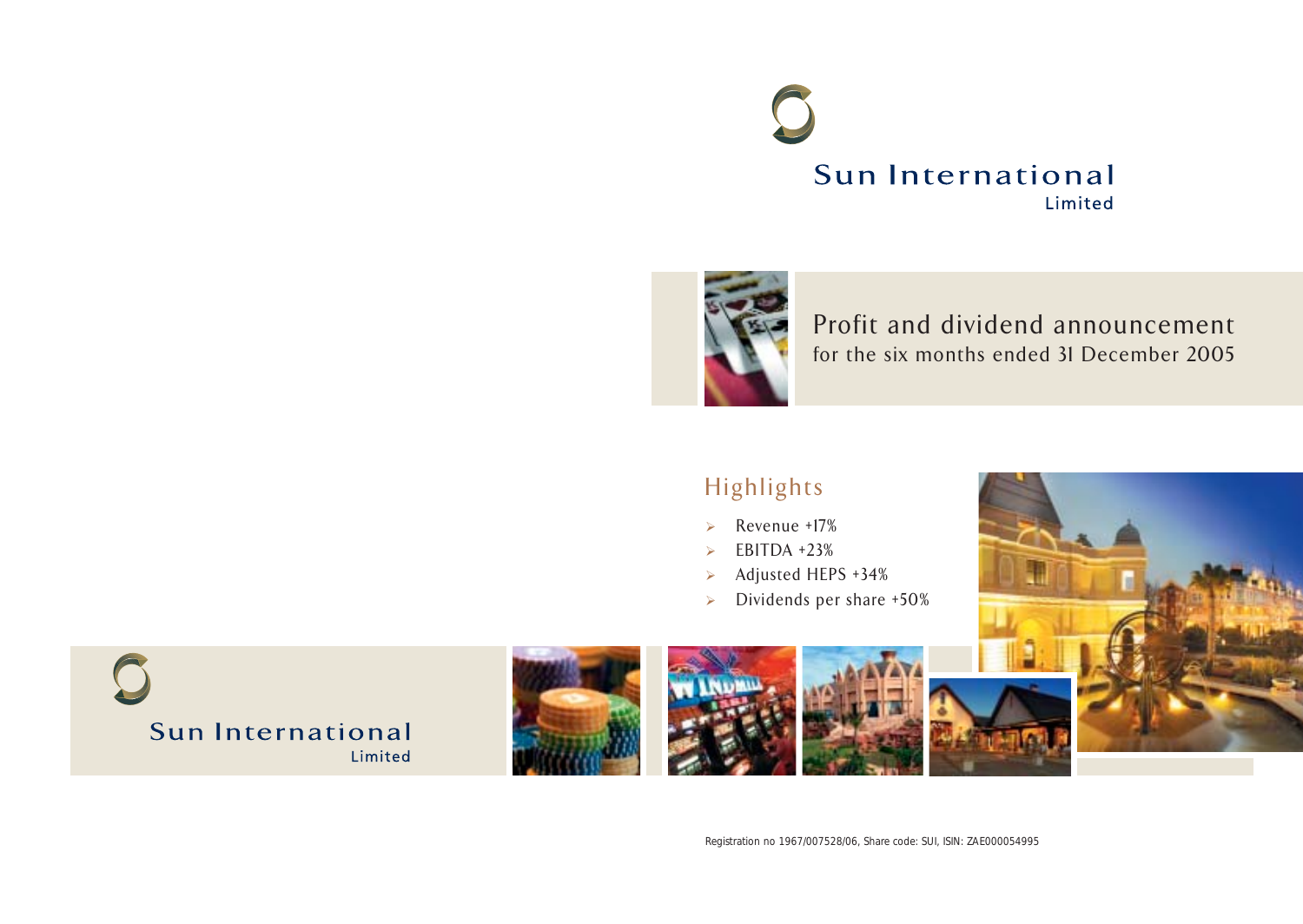# Group income statement

<u>1</u> pg

 $\mathbb{C}$ 

|                                                                                                                                                                                                                              | Six months ended<br><i>31 December</i>                  |         |                                                | Year ended<br>30 June                              |
|------------------------------------------------------------------------------------------------------------------------------------------------------------------------------------------------------------------------------|---------------------------------------------------------|---------|------------------------------------------------|----------------------------------------------------|
|                                                                                                                                                                                                                              | 2005                                                    | %       | 2004                                           | 2005                                               |
| R million                                                                                                                                                                                                                    | Unaudited                                               | change  | Unaudited<br>Restated                          | Audited<br>Restated                                |
| Continuing operations                                                                                                                                                                                                        | 2943                                                    | 17      | 2512                                           | 5 1 3 9                                            |
| Revenue<br>Casino                                                                                                                                                                                                            | 2 2 3 2                                                 | 19      | 1873                                           | 3857                                               |
| Rooms<br>Food, beverage and other                                                                                                                                                                                            | 334<br>377                                              | 7<br>16 | 313<br>326                                     | 623<br>659                                         |
| Other income<br>Employee costs<br>Casino - Levies and VAT<br>Depreciation and amortisation<br>Promotional and marketing costs<br>Other operational costs<br>BEE transaction charge                                           | 97<br>(610)<br>(468)<br>[235]<br>(260)<br>(667)<br>218) |         | 78<br>(542)<br>385)<br>(214)<br>(237)<br>(598) | 222<br>(1102)<br>(813)<br>(438)<br>(449)<br>(1201) |
| Operating profit<br>Foreign exchange (losses)/profits<br>Interest income<br>Interest expense                                                                                                                                 | 582<br>$\binom{29}{26}$<br>(113)                        |         | 614<br>$\binom{20}{19}$<br>(108)               | 1 358<br>35<br>79<br>(258)                         |
| Profit before taxation<br>Taxation                                                                                                                                                                                           | 466<br>(242)                                            |         | 505<br>(183)                                   | 1 214<br>(384)                                     |
| Profit for the period from continuing<br>operations                                                                                                                                                                          | 224                                                     |         | 322                                            | 830                                                |
| Discontinued operations<br>Profit for the period from discontinued<br>operations                                                                                                                                             | 380                                                     |         | 22                                             | 47                                                 |
| Profit for the period                                                                                                                                                                                                        | 604                                                     |         | 344                                            | 877                                                |
| Attributable to<br>Minority interest<br>Ordinary shareholders                                                                                                                                                                | 135<br>469                                              | 92      | 100<br>244                                     | 212<br>665                                         |
|                                                                                                                                                                                                                              | 604                                                     |         | 344                                            | 877                                                |
| Number of shares (000's)<br>- in issue<br>- for EPS calculation<br>- for fully diluted EPS calculation<br>Earnings per share (cents)                                                                                         | 105 805<br>108 167<br>109 564                           |         | 113 777<br>107 191<br>108 648                  | 113 777<br>110 484<br>112 054                      |
| - basic earnings per share<br>- headline earnings per share                                                                                                                                                                  | 434<br>98                                               |         | 228<br>221                                     | 602<br>507                                         |
| Fully diluted earnings per share (cents)<br>- fully diluted basic earnings per share<br>- fully diluted headline earnings per share<br>Dividends declared per share (cents)<br>Interest cover (times)<br>Dividend payout (%) | 428<br>97<br>135<br>6.4<br>53.8                         | 50      | 225<br>218<br>90<br>5.1<br>47.9                | 618<br>500<br>200<br>4.5<br>48.6                   |
| <b>HEADLINE EARNINGS RECONCILIATION</b><br>Profit attributable to ordinary shareholders                                                                                                                                      | 469                                                     | 92      | 244                                            | 665                                                |
| Net loss/(profit) on disposal and<br>closure of operations<br>Profit on disposal of City Lodge<br>Impairment and disposal of property, plant                                                                                 | 4<br>(395)                                              |         | (12)                                           | (15)                                               |
| and equipment<br>Currency translation reserve realised                                                                                                                                                                       | $\overline{2}$<br>۰                                     |         | (1)                                            | (104)                                              |
| Taxation relief on the above items<br>Minority interests in the above items                                                                                                                                                  | 27<br>(1)                                               |         | 4<br>2                                         | 4<br>10                                            |
| Headline earnings                                                                                                                                                                                                            | 106                                                     | (55)    | 237                                            | 560                                                |

# Group balance sheet

|                                                        |                  | 31 December | 30 June  |
|--------------------------------------------------------|------------------|-------------|----------|
|                                                        | 2005             | 2004        | 2005     |
|                                                        | <b>Unaudited</b> | Unaudited   | Audited  |
| R million                                              |                  | Restated    | Restated |
| ASSETS                                                 |                  |             |          |
| Non current assets                                     |                  |             |          |
| Property, plant and equipment                          | 5 3 8 1          | 5 064       | 5 265    |
| Intangible assets                                      | 411              | 457         | 433      |
| Available-for-sale investment                          | 141              | 141         | 141      |
| Investments and loans                                  | 289              | 480         | 490      |
|                                                        | 6 2 2 2          | 6 142       | 6 329    |
| <b>Current assets</b>                                  |                  |             |          |
| Accounts receivable and other                          | 372              | 373         | 341      |
| Available-for-sale investment                          | 190              | 349         | 287      |
| Loans                                                  |                  | 3           | 16       |
| Cash and cash equivalents                              | 705              | 386         | 589      |
|                                                        | 1 2 6 7          | 1 1 1 1     | 1 2 3 3  |
| Total assets                                           | 7 4 8 9          | 7 2 5 3     | 7 562    |
| EQUITY AND LIABILITIES                                 |                  |             |          |
| Capital and reserves                                   |                  |             |          |
| Ordinary shareholders' equity                          | 2894             | 2897        | 3 151    |
| Minority interest                                      | 768              | 681         | 693      |
|                                                        | 3 6 6 2          | 3578        | 3844     |
| Non current liabilities                                |                  |             |          |
| Deferred taxation                                      | 397              | 364         | 365      |
| Borrowings                                             | 1 7 1 8          | 2061        | 1 584    |
| Other non current liabilities                          | 106              | 42          | 90       |
|                                                        | 2 2 2 1          | 2467        | 2 039    |
| <b>Current liabilities</b>                             |                  |             |          |
| Accounts payable and other                             | 808              | 753         | 933      |
| Borrowings                                             | 798              | 455         | 746      |
|                                                        | 1606             | 1 208       | 1679     |
| Total liabilities                                      | 3827             | 3675        | 3 7 1 8  |
| <b>Total equity and liabilities</b>                    | 7 4 8 9          | 7 253       | 7 562    |
| Borrowings to total shareholders' equity (%)           | 69               | 70          | 61       |
| Net asset value per share (Rand)                       | 27.35            | 25.46       | 27.69    |
| Capital expenditure                                    | 350              | 620         | 981      |
| Capital commitments                                    |                  |             |          |
| - contracted                                           | 159              | 254         | 85       |
| - authorised but not contracted                        | 688              | 325         | 729      |
| Market value of listed investments                     | 190              | 924         | 898      |
| Directors' valuation of unlisted investments and loans | 499              | 501         | 494      |
| Total valuation of investments and loans and           |                  |             |          |
| available-for-sale investments                         | 689              | 1425        | 1 392    |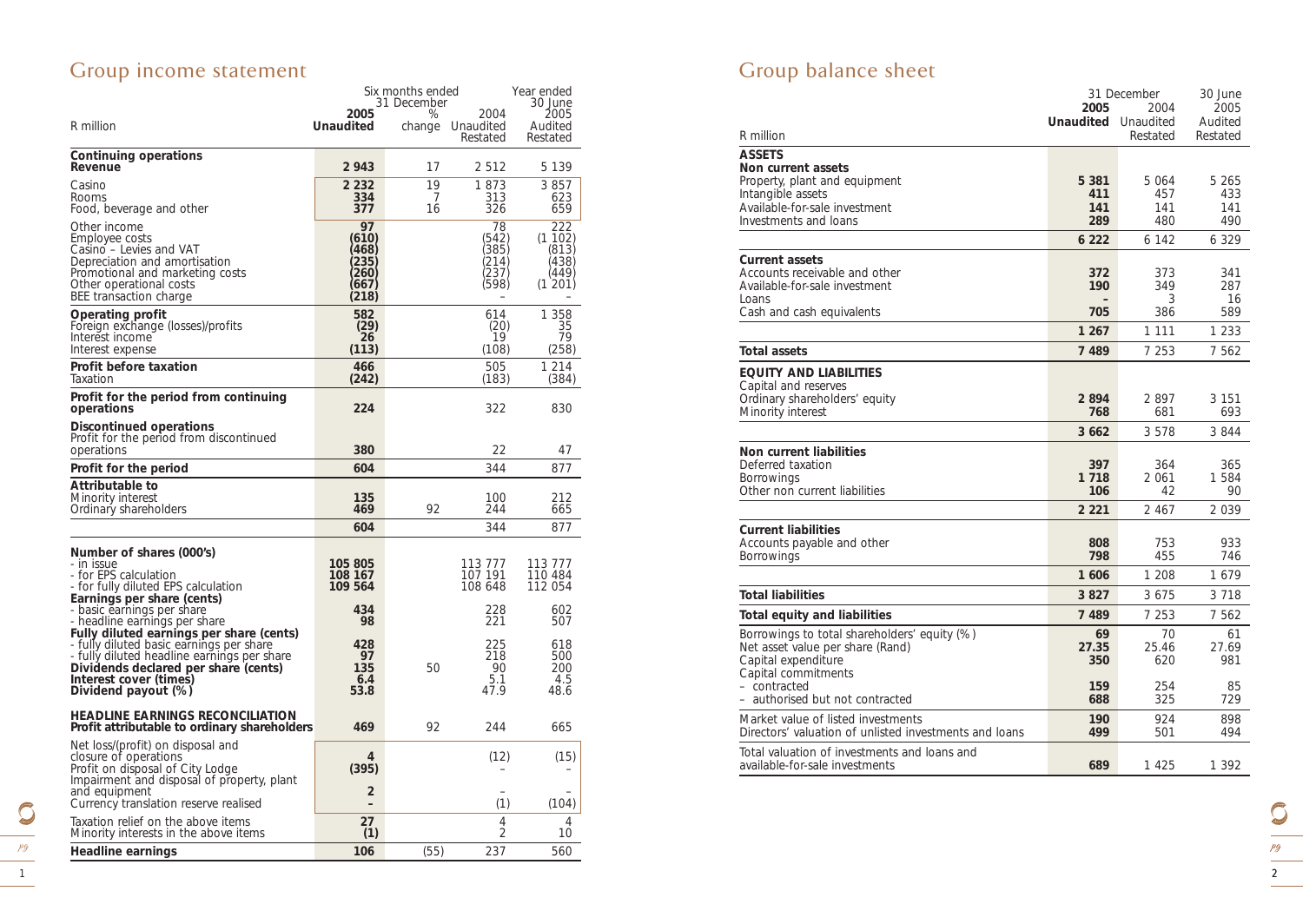# Group cash flow statement *Six months ended Year ended*

| R million                                                                                                                                                                                                                                                                          | 31 December<br>2005<br><b>Unaudited</b>             | 2004<br>Unaudited<br>Restated                       | ,,,,,,,,,,,,,,,,,<br>30 June<br>2005<br>Audited<br>Restated |
|------------------------------------------------------------------------------------------------------------------------------------------------------------------------------------------------------------------------------------------------------------------------------------|-----------------------------------------------------|-----------------------------------------------------|-------------------------------------------------------------|
| Cash generated by operations before:<br>Working capital changes<br>Cash generated by operations<br>Investment income<br>Interest expense<br>Taxation paid<br>Dividends paid                                                                                                        | 950<br>(34)<br>916<br>26<br>(108)<br>(348)<br>(207) | 782<br>(62)<br>720<br>39<br>(104)<br>(229)<br>(164) | 1 645<br>109<br>1 754<br>107<br>(235)<br>(374)<br>(385)     |
| Cash retained from operating activities<br>Cash utilised in investing activities<br>Cash realised from investing activities<br>Net cash inflow from financing activities<br>Consolidation of operations previously equity accounted<br>Translation (losses)/gains on cash balances | 279<br>(451)<br>230<br>59<br>9<br>(10)              | 262<br>(1082)<br>207<br>538<br>(16)                 | 867<br>(1490)<br>337<br>388<br>10                           |
| Increase/(decrease) in cash balances                                                                                                                                                                                                                                               | 116                                                 | (91)                                                | 112                                                         |

# Consolidated statement of changes in equity

|                                                         | Ordinary  |                       |          |            |              |
|---------------------------------------------------------|-----------|-----------------------|----------|------------|--------------|
|                                                         | shares    |                       |          |            |              |
|                                                         | and share | Other                 | Retained | Minority   |              |
| R million                                               | premium   | reserves <sup>1</sup> | earnings | interest   | Total        |
| Balances at 30 June 2005                                | 1 533     | 285                   | 1443     | 749        | 4 0 1 0      |
| Restatement ito IAS 1                                   |           | (700)                 | 700      |            |              |
| Restatement ito IAS 16                                  |           | 2                     | (33)     | (10)       | (41)         |
| Restatement ito IAS 39                                  |           | 89                    | (89)     |            |              |
| Restatement ito SIC 12                                  | (86)      |                       | 35       | (46)       | (97)         |
| Reversal of share option valuation                      |           |                       | (28)     |            | (28)         |
| Balances at 30 June 2005 restated                       | 1447      | (324)                 | 2 0 2 8  | 693        | 3844         |
| Share issue                                             | 248       |                       |          |            | 248          |
| - Share buy back                                        | (627)     |                       |          |            | (627)        |
| Consolidation of Sun International                      |           |                       |          |            |              |
| Employee Share Trust                                    | (180)     |                       |          |            | (180)        |
| Treasury share options purchased                        | (91)      |                       |          |            | (91)         |
| Treasury share options realised                         | 76        |                       |          |            | 76           |
| - Consolidation of operations                           |           |                       |          |            |              |
| previously equity accounted                             |           |                       |          | 15         | 15           |
| - Share option cost                                     |           | 11                    |          |            | 11           |
| Additional minority funding                             |           |                       |          | 22         | 22           |
| - Acquisiton of minorities' interest                    |           | 5                     |          | (6)        | (1)          |
| - Net profit for the period to                          |           |                       |          |            |              |
| 31 December 2005                                        |           |                       | 469      | 135        | 604          |
| - Foreign currency                                      |           |                       |          |            |              |
| translation adjustment<br>Movement on valuation reserve |           | (23)<br>(17)          |          | (4)<br>(8) | (27)<br>(25) |
| Dividends paid                                          |           |                       | (128)    | (79)       | (207)        |
| -                                                       |           |                       |          |            |              |
| Balances at 31 December 2005                            | 873       | (348)                 | 2 3 6 9  | 768        | 3662         |

*Note 1: Included in other reserves are FCTR, fair value reserves, share based payments reserve and profit and losses on purchase and sale of non-controlling interests.*

# Supplementary information

| R million                                                                                                                        | 2005<br><b>Unaudited</b>  | Six months ended<br>31 December<br>%<br>change | 2004<br>Unaudited<br>Restated | Year ended<br><i>30 June</i><br>2005<br>Audited<br>Restated |
|----------------------------------------------------------------------------------------------------------------------------------|---------------------------|------------------------------------------------|-------------------------------|-------------------------------------------------------------|
| <b>EBITDA RECONCILIATION</b><br>Operating profit<br>Depreciation and amortisation<br>Other income<br>BEE transaction charge *    | 582<br>235<br>(97)<br>218 | (5)                                            | 614<br>214<br>(78)            | 1 3 5 8<br>438<br>(222)                                     |
| Property and equipment rentals<br>Net (losses)/profits on disposal and closure                                                   | 31                        |                                                | 42                            | 71                                                          |
| of operations *<br>Indirect taxes relating to prior years *<br>Impairment and disposal of property,                              | 4                         |                                                | (12)                          | (15)<br>13                                                  |
| plant and equipment *<br>Pre-opening expenses *<br>Reversal of Sun International Employee                                        | $\overline{2}$<br>5       |                                                | 18                            | 19                                                          |
| Share Trust consolidation<br><b>EBITDA</b>                                                                                       | 6<br>986                  | 23                                             | 4<br>802                      | 10<br>1672                                                  |
| EBITDA margin (%)                                                                                                                | 34                        |                                                | 32                            | 33                                                          |
| <b>ADJUSTED HEADLINE EARNINGS</b><br><b>RECONCILIATION</b>                                                                       |                           |                                                |                               |                                                             |
| <b>Headline earnings</b>                                                                                                         | 106                       | (55)                                           | 237                           | 560                                                         |
| Pre-opening expenses<br>Realisation of write up of KZL shares<br>Foreign exchange losses/(profits) on                            | 5<br>(81)                 |                                                | 18<br>(72)                    | 19<br>(65)                                                  |
| intercompany loans<br>Fair value adjustments on loan origination<br>Corporate tax rate change on deferred                        | 16<br>(16)                |                                                | 21                            | (17)<br>(47)                                                |
| tax opening balance<br>Indirect taxes relating to prior years<br>BEE transaction charge<br>Profit realised on discontinued share | 218                       |                                                |                               | (12)<br>13                                                  |
| purchase scheme                                                                                                                  |                           |                                                | (6)                           | (6)                                                         |
| Taxation relief on the above items<br>Minority interests in the above items<br>Reversal of Sun International Employee            | 12<br>22                  |                                                | 13                            | 15<br>14                                                    |
| Share Trust consolidation #<br>Results from discontinued operations                                                              | 2<br>(12)                 |                                                | 1<br>(22)                     | 3<br>(47)                                                   |
| Adjusted headline earnings                                                                                                       | 272                       | 43                                             | 190                           | 430                                                         |
| Number of shares (000's) #<br>- for adjusted headline EPS calculation<br>- for fully diluted adjusted headline                   | 108 400                   |                                                | 101 217                       | 104 510                                                     |
| <b>EPS</b> calculation                                                                                                           | 109 797                   |                                                | 102 674                       | 106 080                                                     |
| Earnings per share (cents)<br>adjusted headline earnings per share<br>- fully diluted adjusted headline                          | 251                       |                                                | 188                           | 411                                                         |
| earnings per share                                                                                                               | 248                       | 34                                             | 185                           | 405                                                         |

*# The consolidation of the Sun International Employee Share Trust is reversed as the group does not receive the economic benefits of the trust.*

O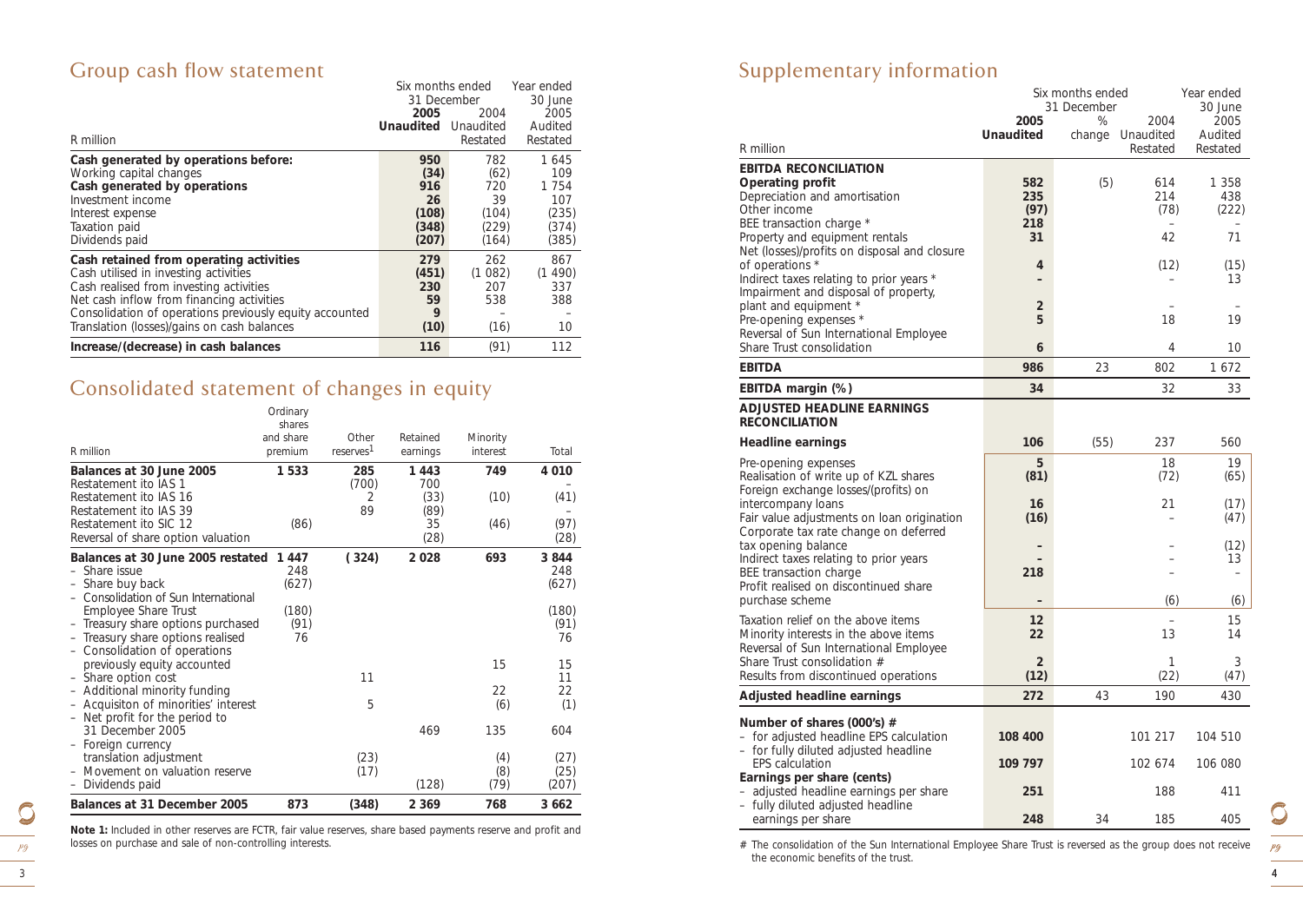The preliminary financial information presented has been prepared in accordance with International Financial Reporting Standards (IFRS) and comply with IAS 34, Interim Financial Reporting. The accounting policies applied are consistent with those in the annual financial statements for the year ended 30 June 2005 except for the adoption of the following standards:

- IAS 1 Presentation of Financial Statements: The presentation of the group income statement has been changed to reflect the group's election to disclose items of income and expenditure by nature;
- IAS 16 Property, Plant and Equipment: The reassessment of the lives and terminal values of assets did not have a material effect on either the income statement or the balance sheet;
- IAS 39 Financial Instruments. Recognition and Measurement: This resulted in the re-allocation of unrealised gains on the revaluation of Kerzner International Limited shares to reserves, which were previously disclosed as exceptional items;
- IFRS 5 Non Current Assets Held for Sale and Discontinued Operations. This resulted in the revised disclosure of discontinued operations in respect of the City Lodge disposal;
- SIC 12 Consolidation Special Purpose Entities: resulted in the consolidation of the Sun International Employee Share Trust.

### Earnings and dividend

The group achieved strong growth in revenue and earnings as a result of continued growth in casino revenue and a further improvement in margins. Group revenue at R2.9 billion was 17% ahead of last year, which combined with an improvement in margins resulted in a 23% increase in EBITDA to R986 million. Gaming, rooms, and food and beverage revenue was 19%, 7% and 15% higher than in the previous year respectively.

Other income of R97 million comprises a R16 million fair value adjustment on the Sun International Vacation Club interest free borrowings and an R81 million gain on the disposal of shares of Kerzner International Limited (KZL).

Employee costs increased by 13% over the previous period mainly as a result of Sibaya trading for the full period and the consolidation of the Lesotho operations for the first time. Casino levies and VAT increased by 22% over the last year due to the impact of fiscal drag in certain provinces which have a graduated casino levy structure.

The group incurred higher foreign exchange losses due to the impact of the stronger Rand on offshore cash and inter-company funding.

Taxation at R242 million was 32% higher than last year as a result of the increased profitability and STC charges on the dividends paid by the group.

Profit from discontinued operations comprises profit of R11 million from Ster Century Middle East and City Lodge Hotels Limited and the profit on the sale of the group's interest in City Lodge of R369 million.

Adjusted headline earnings of R272 million were 43% ahead of the previous year and fully diluted adjusted headline earnings per share of 248 cents were 34% above last year.

The board has declared an interim dividend of 135 cents per share, which represents a 50% increase on last year's interim dividend of 90 cents per share.

# Trading

**SEGMENTAL ANALYSIS**

|                                        | 2943           | 2 5 1 2                  | 5 1 3 9                         | 986                      | 802                      | 1672                            | 582                      | 614                      | 1 3 5 8                      |
|----------------------------------------|----------------|--------------------------|---------------------------------|--------------------------|--------------------------|---------------------------------|--------------------------|--------------------------|------------------------------|
| OTHER EXPENSES 1                       |                |                          |                                 |                          |                          |                                 | (229)                    | (6)                      | (17)                         |
| OTHER INCOME                           |                |                          |                                 |                          |                          |                                 | 97                       | 78                       | 222                          |
|                                        |                |                          |                                 |                          |                          |                                 | 714                      | 542                      | 1 1 5 3                      |
| <b>ELIMINATIONS</b>                    | <223>          | <177>                    | <373>                           | $\overline{\phantom{0}}$ | $\qquad \qquad -$        | $\qquad \qquad -$               | $\overline{\phantom{0}}$ | $\overline{\phantom{0}}$ |                              |
| CENTRAL OFFICE AND<br>OTHER OPERATIONS | 73             | 80                       | 180                             | 27                       | 20                       | 63                              | 15                       | 8                        | 37                           |
| SI MANAGEMENT                          | 194            | 157                      | 316                             | 90                       | 73                       | 110                             | 79                       | 62                       | 89                           |
| WINDMILL ‡                             | 40             |                          | $\overline{\phantom{0}}$        | 14                       |                          |                                 | 9                        |                          |                              |
| <b>LESOTHO</b>                         | 41             | $\overline{\phantom{a}}$ | $\qquad \qquad -$               | 6                        | $\overline{\phantom{a}}$ | $\qquad \qquad -$               | $\overline{4}$           | $\overline{\phantom{a}}$ | $\overline{\phantom{a}}$     |
| <b>NAMIBIA</b>                         | 47             | 50                       | 96                              | 13                       | 17                       | 29                              | 7                        | 11                       | 17                           |
| <b>BOTSWANA</b>                        | 50             | 61                       | 112                             | 16                       | 21                       | 35                              | 12                       | 17                       | 27                           |
| <b>FLAMINGO</b>                        | 53             | 43                       | 89                              | 20                       | 15                       | 31                              | 13                       | 9                        | 20                           |
| ZAMBIA                                 | 70             | 59                       | 119                             | 15                       | 9                        | 22                              | 8                        | $\mathbf{1}$             | 4                            |
| TABLE BAY                              | 73             | 63                       | 134                             | 23                       | 18                       | 43                              | $\overline{7}$           | 5                        | 15                           |
| SWAZILAND                              | 75             | 72                       | 135                             | 11                       | 14                       | 25                              | 6                        | 11                       | $12 \overline{ }$            |
| <b>MEROPA</b>                          | 78             | 67                       | 142                             | 29                       | 25                       | 54                              | 22                       | 16                       | 39                           |
| <b>MORULA</b>                          | 94             | 77                       | 158                             | 22                       | 13                       | 27                              | 12                       | 10                       | 17                           |
| <b>WILD COAST</b>                      | 116            | 110                      | 223                             | 21                       | 20                       | 45                              | 13                       | 13                       | 32                           |
| CAROUSEL                               | 120            | 101                      | 198                             | 31                       | 25                       | 44                              | 20                       | 19                       | 31                           |
| <b>BOARDWALK</b>                       | 187            | 162                      | 334                             | 73                       | 61                       | 129                             | 58                       | 46                       | 100                          |
| SIBAYA/SUGARMILL                       | 289            | 219                      | 484                             | 81                       | 67                       | 148                             | 52                       | 33                       | 86                           |
| <b>CARNIVAL CITY</b>                   | 389            | 344                      | 697                             | 126                      | 110                      | 227                             | 97                       | 75                       | 162                          |
| <b>SUN CITY</b>                        | 488            | 459                      | 902                             | 78                       | 65                       | 139                             | 38                       | 28                       | 64                           |
| <b>GRANDWEST</b>                       | 689            | 565                      | 1 1 9 3                         | 290                      | 229                      | 501                             | 242                      | 178                      | 401                          |
|                                        | Un-<br>audited | Un-                      | audited Audited                 | Un-<br>audited           | Un-                      | audited Audited                 | Un-<br>audited           | Un-<br>audited           | Audited<br>Restated Restated |
|                                        | 2005           | 2004                     | 2005                            | 2005                     | 2004                     | 2005                            | 2005                     | 2004                     | 2005                         |
|                                        |                | to 31 Dec                | Six monthsYear ended<br>30 June |                          | to 31 Dec                | Six monthsYear ended<br>30 June | Six months<br>to 31 Dec  |                          | Year ended<br>30 June        |
|                                        | Revenue        |                          |                                 | EBITDA                   |                          |                                 | Operating Profit         |                          |                              |
|                                        |                |                          |                                 |                          |                          |                                 |                          |                          |                              |

*‡ Trading for the three months from opening on 30 September 2005*

*† Items included indicated by \* on EBITDA reconciliation*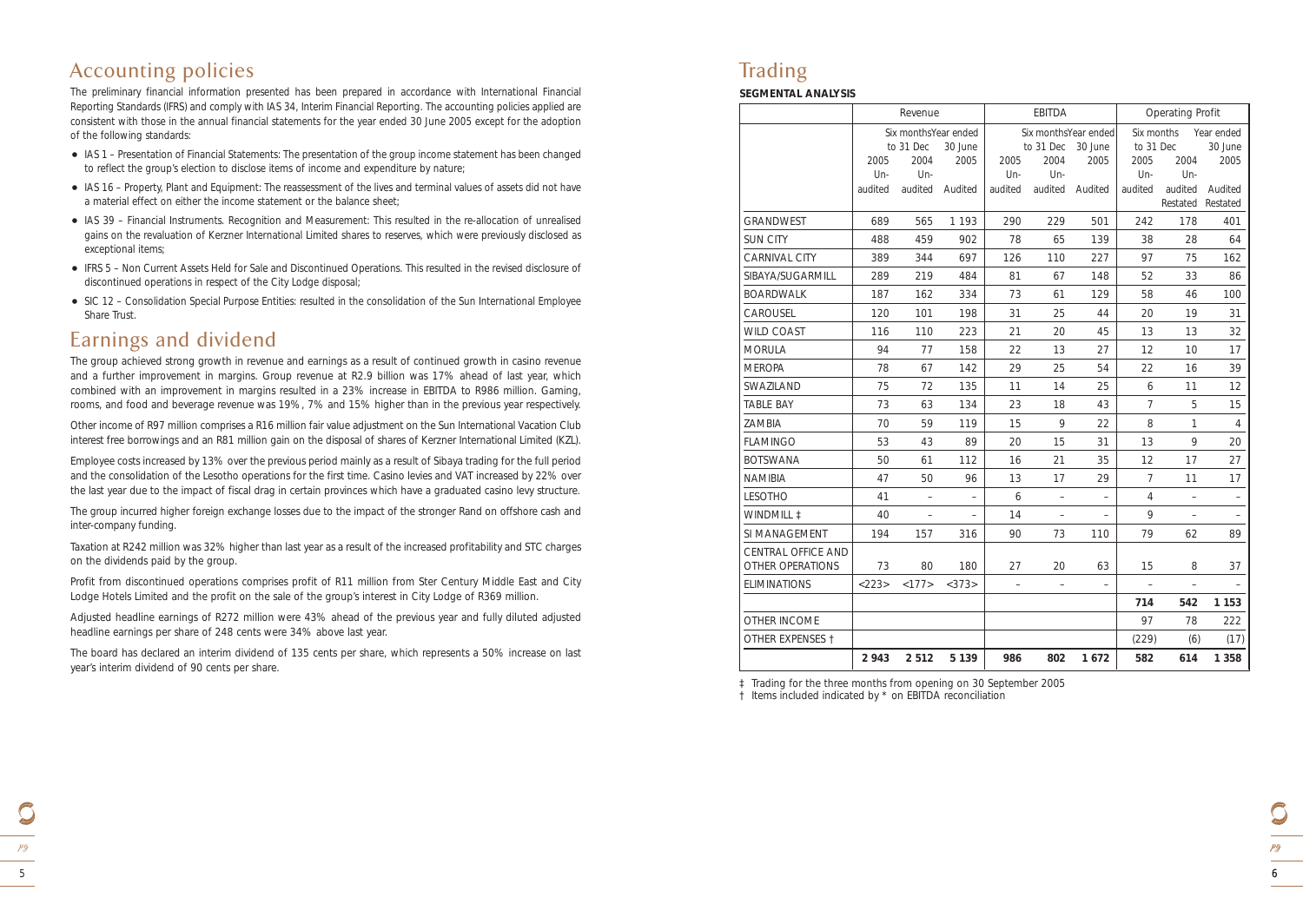## Gaming

Gaming revenue was 19% ahead of the previous year with slot and table revenue up 18% and 25% respectively. This continued growth is attributable to the improvement in levels of disposable income and the continued favourable economic environment in South Africa. The group launched the exclusive and innovative "Hollywood Slots" product in December 2005, which has been extremely well received by customers and has added excitement to the group's gaming floors. The group enjoyed a particularly buoyant December, with all gaming operations achieving significant growth over last year.

**GrandWest** achieved excellent growth of 22% in revenue over last year, while EBITDA of R290 million grew 27%, reflecting further improvements in operating margins.

**Carnival City** performed well in the competitive Gauteng market, achieving market share of 19.0% for the period compared to 18.6% in the same period last year. Revenue was 13% ahead of the previous year, while EBITDA grew 15% to R126 million.

**Sibaya,** which opened on 1 December 2004, generated gaming revenue which was 29% ahead of last year. EBITDA of R81.0 million grew by 21%.

**Boardwalk** performed well, achieving growth in revenue and EBITDA of 15% and 20% over last year respectively.

### Resorts and hotels

Rooms revenue of R334 million was generated in the period, 7% ahead of last year. The average room rate increased by 3% to R720 and the overall occupancy of 77% was 1.6 percentage points ahead of last year.

**Sun City** achieved a room occupancy of 75%, which was 2 percentage points below last year. The average room rate of R949 was 3% ahead of the previous year. Occupancy at The Palace remained under pressure as a result of the strong Rand and declined 7 percentage points to 70%. The Cascades enjoyed satisfactory revenue growth and the new Vacation Club has been extremely well received by customers.

**Table Bay** occupancies improved by 7 percentage points to 66% and the room rate increased 4% to R1386 in the period. This improvement was mainly due to increased volumes in the individual travel market seeking Cape Town as a destination.

The **Zambian** operations traded well in the period under review achieving a room occupancy of 69%, 4 percentage points ahead of last year at an average room rate of US\$135, which was 9% better than the previous year.

#### Sun International Management Limited

Management fee income of R194 million was 24% ahead of last year as a result of the favourable trading conditions enjoyed by the major gaming operations. EBITDA of R90 million was 23% ahead of last year. The EBITDA margin of 46% was in line with last year after expensing costs associated with the new opportunities in the UK and elsewhere, including Africa, of R12 million (2004: R11 million).

#### Developments

The Windmill Casino located on the N1 highway in Bloemfontein opened successfully to the public on 30 September 2005 at a capital cost of R166 million and has performed ahead of expectations in its first three months of trading.

Construction has commenced on the new casino in Worcester, in which the group will have a 40% equity interest and a long-term management contract. The estimated cost of the development is R150 million and includes 150 slot machines, a conference facility, restaurant, entertainment bar and children's entertainment facility. The development is expected to open in November 2006.

The expansion of the GrandWest casino facilities at an estimated cost of R320 million has been approved by the Western Cape Gambling and Racing Board. The scope of the project is being reviewed to expand certain of the planned facilities and to create significant additional multi-storey parking, increasing the estimated cost to R425 million. The construction is anticipated to commence in the second quarter of calendar 2006 and will be completed within approximately 12 months.

Construction of the 118 room Sibaya Lodge hotel has commenced, remains in line with the projected cost of R83 million and is due for completion by October 2006. The insurers have rejected the insurance claim submitted in respect of the Sibaya Casino development cost overruns, on the basis that the loss has not been proven. The group will continue to pursue the claim.

A further 14 units are being added to phase 2 of the Sun City Vacation Club at a cost of R16 million which will be completed in April 2006.

#### Balance sheet

In September 2005 the company disposed of its entire shareholding in City Lodge under a scheme of arrangement for a consideration of R627 million, resulting in the company effectively acquiring 8 590 275 of its own shares as treasury stock.

In terms of the BEE transaction concluded in December 2005, the company transferred 2 801 793 treasury shares to Dinokana for no consideration, and a further 1 467 044 shares were sold to Dinokana by the Sun International Share Option Trust at R75.92 per share. The impact of the transaction to the group resulted in a non recurring R218 million charge to the income statement.

During the period, 319 200 KZL shares were disposed of, which realised US\$21 million. At 31 December 2005 the group held an effective 320 537 shares in KZL.

Capital expenditure incurred in the period was as follows:

|                                             | Rm  |
|---------------------------------------------|-----|
| Expansion projects                          | 125 |
| Sibaya Lodge                                | 10  |
| Windmill Casino                             | 95  |
| New casino in Worcester                     |     |
| Sun International Vacation Club at Sun City | 16  |
| Ongoing asset replacement                   | 225 |
|                                             | 350 |

The group's borrowings, before consolidating the Sun International Employee Share Trust, declined marginally with the strong cash flow generated being largely utilised for capital expenditure and increased dividend payments. The group's borrowings are summarised below:

| Sun International Employee Share Trust     | 194<br>2516       |                                 | 194<br>2516                      | 2 3 3 0                                 |
|--------------------------------------------|-------------------|---------------------------------|----------------------------------|-----------------------------------------|
|                                            | 2 3 2 2           |                                 | 2 3 2 2                          | 2 3 3 0                                 |
| Central Office                             | 720               | (145)                           | 865                              | 954                                     |
| Mangaung Sun (Pty) Ltd                     | 121               |                                 | 121                              |                                         |
| Afrisun Gauteng (Pty) Ltd                  | 214               |                                 | 214                              | 211                                     |
| Teemane (Pty) Ltd                          | 48                |                                 | 48                               | 53                                      |
| Meropa Leisure and Entertainment (Pty) Ltd | 76                |                                 | 76                               | 74                                      |
| Afrisun KZN (Pty) Ltd                      | 489               | 75                              | 414                              | 431                                     |
| Emfuleni Resorts (Pty) Ltd                 | 171               | 40                              | 131                              | 103                                     |
| SunWest International (Pty) Ltd            | 483               | 30                              | 453                              | 504                                     |
| R million                                  | <b>Borrowings</b> | Intragroup<br><b>Borrowings</b> | Third Party<br><b>Borrowings</b> | <b>Third Party</b><br><b>Borrowings</b> |
|                                            |                   | 31 December 2005                |                                  | 30 June 2005                            |

Cash and cash equivalents of R705 million increased as a result of the disposal of the KZL shares and the proceeds received on the sale of shares to the BEE consortium. The increase was partly offset by the acquisition of options over Sun International shares from participants in the Sun International Share Option Scheme.

O